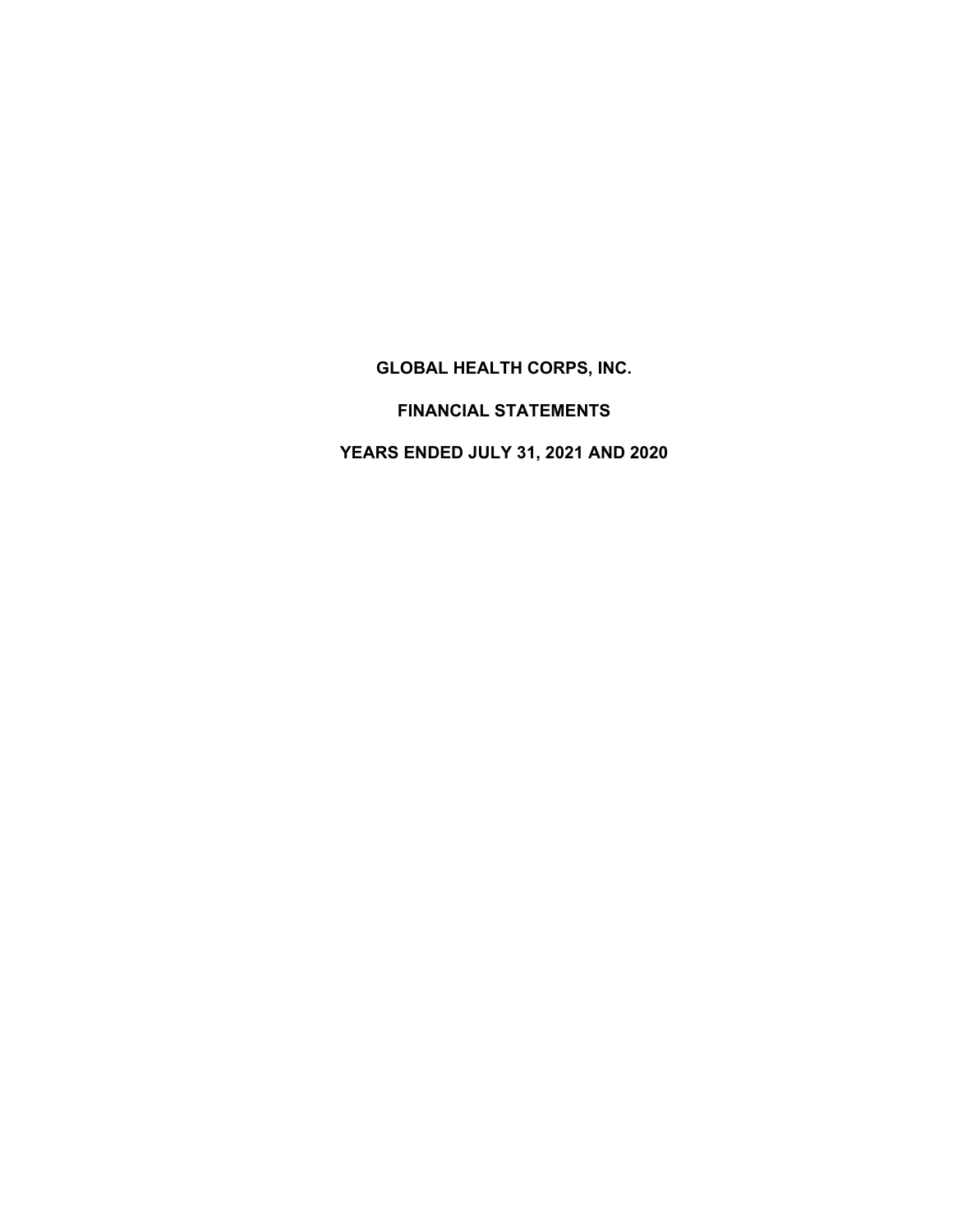# **YEARS ENDED JULY 31, 2021 AND 2020**

# **TABLE OF CONTENTS**

|                                         | Page    |
|-----------------------------------------|---------|
| <b>Independent Auditor's Report</b>     | $1 - 2$ |
| <b>Financial Statements</b>             |         |
| <b>Statements of Financial Position</b> | 3       |
| <b>Statements of Activities</b>         | 4       |
| <b>Statement of Functional Expenses</b> | 5       |
| <b>Statements of Cash Flows</b>         | 6       |
| Notes to Financial Statements           | 7 - 12  |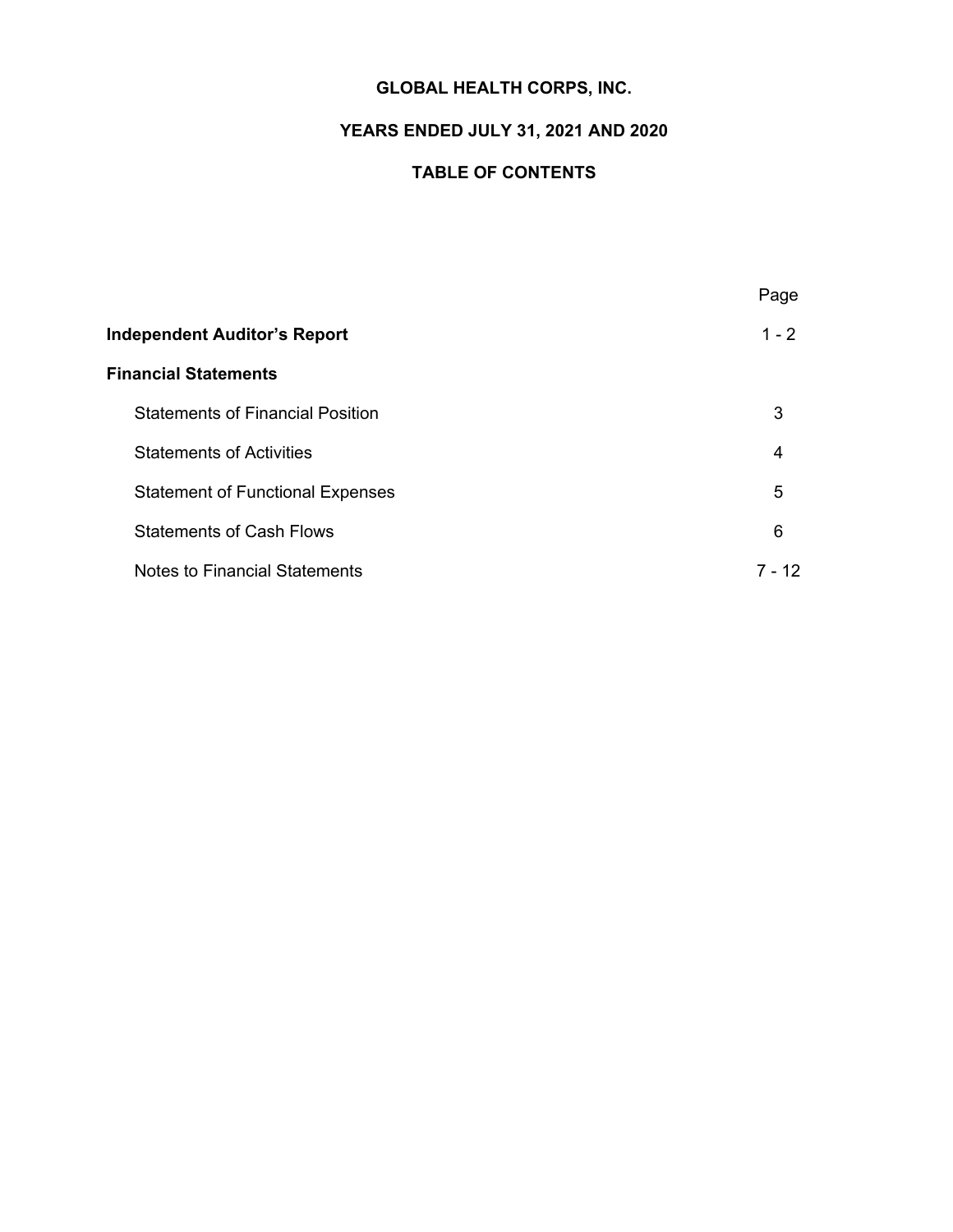

**Please Reply to:** 450 Wireless Boulevard Hauppauge, NY 11788 Telephone: (631) 273-4778 Fax: (631) 273-3488

21 Vernon Street Floral Park, NY 11001 Telephone: (516) 216-5695

485A US Route 1 South Suite 360 Iselin, NJ 08830 Telephone: (732) 268-1301

www.snpcpa.com

**PARTNERS** Carol Westfall, CPA Vincent F. Panettieri, CPA Max Capone, CPA James M. Heinzman, CPA Donna Panettieri, CPA Peter M. Murray, CPA Gary Waldren, CPA Alexander Campo, CPA.CITP Jennifer Evans, CPA Richard B. Silvestro, CPA Jamie L. Krainski, CPA Vincent A. Gelpi, CPA

DIRECTORS

Stephen Bowen Anthony Sgroi William R. Shannon William Austin Kimberly Miller Michael Fox Viorel Kuzma

Independent Auditor's Report

Board of Directors Global Health Corps, Inc.

## **Report on the Financial Statements**

We have audited the accompanying financial statements of the Global Health Corps, Inc. (the "Organization") which comprise the statements of financial position as of July 31, 2021 and 2020, and the related statement of activities for the year ended July 31, 2021, and statements of functional expenses and cash flows for the years ended July 31, 2021 and 2020, and the related notes to the financial statements.

### **Management's Responsibility for the Financial Statements**

Management is responsible for the preparation and fair presentation of these financial statements in accordance with accounting principles generally accepted in the United States of America; this includes the design, implementation, and maintenance of internal control relevant to the preparation and fair presentation of financial statements that are free from material misstatement, whether due to fraud or error.

### **Auditor's Responsibility**

Our responsibility is to express an opinion on these financial statements based on our audits. We conducted our audits in accordance with auditing standards generally accepted in the United States of America. Those standards require that we plan and perform the audit to obtain reasonable assurance about whether the financial statements are free of material misstatement.

An audit involves performing procedures to obtain audit evidence about the amounts and disclosures in the financial statements. The procedures selected depend on the auditor's judgment, including the assessment of the risks of material misstatement of the financial statements, whether due to fraud or error. In making those risk assessments, the auditor considers internal control relevant to the entity's preparation and fair presentation of the financial statements in order to design audit procedures that are appropriate in the circumstances, but not for the purpose of expressing an opinion on the effectiveness of the entity's internal control. Accordingly, we express no such opinion. An audit also includes evaluating the appropriateness of accounting policies used and the reasonableness of significant accounting estimates made by management, as well as evaluating the overall presentation of the financial statements.

We believe that the audit evidence we have obtained is sufficient and appropriate to provide a basis for our audit opinion.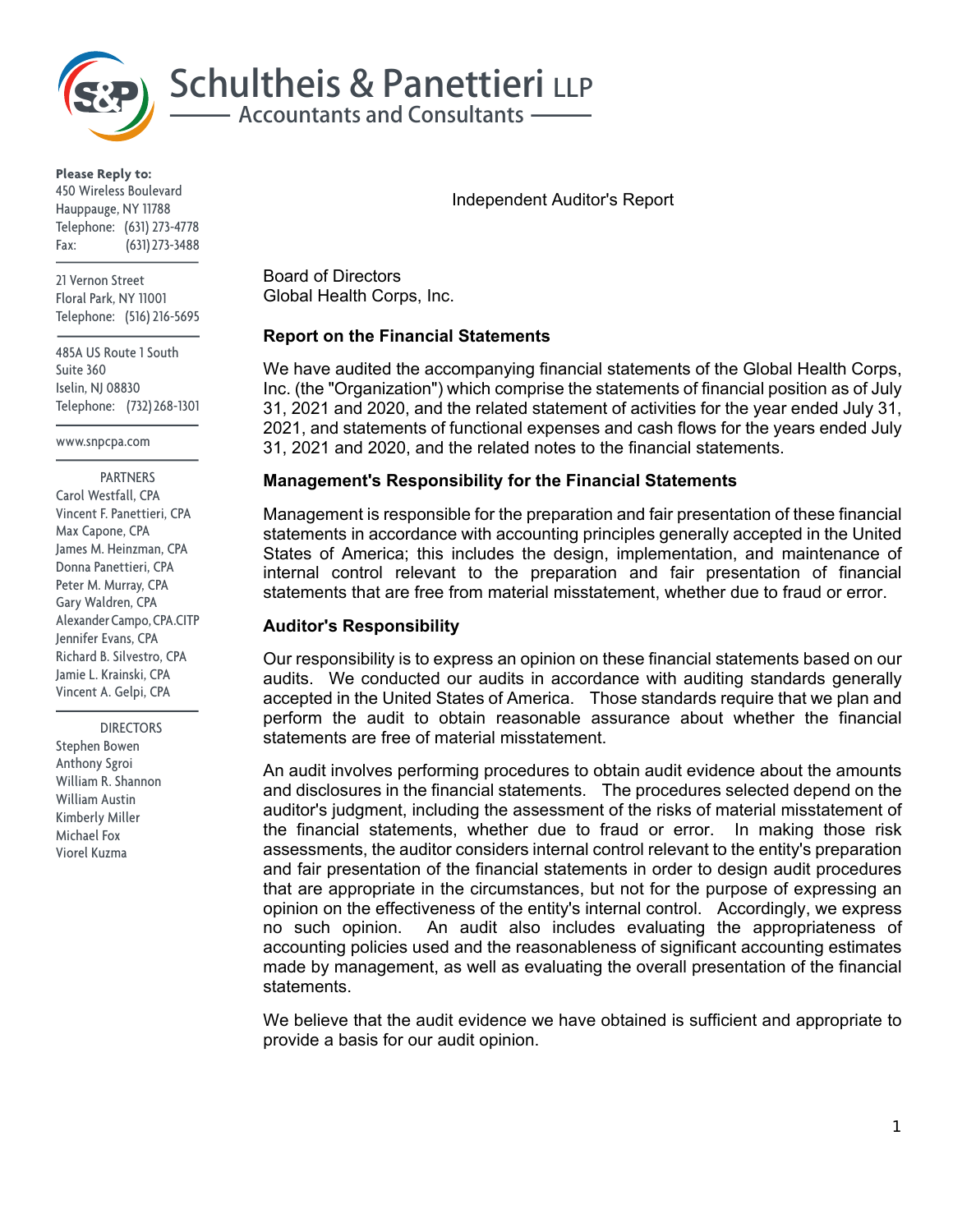## **Opinion**

In our opinion, the financial statements referred to above present fairly, in all material respects, the financial position of the Organization as of July 31, 2021 and 2020, and its changes in net assets for the year ended July 31, 2021 and its functional expenses and cash flows for the years ended July 31, 2021 and 2020, in accordance with accounting principles generally accepted in the United States of America.

### **Report on Summarized Comparative Information**

We have previously audited the Organization's July 31, 2020 financial statements, and we expressed an unmodified audit opinion on those audited financial statements in our report dated February 11, 2021. In our opinion, the summarized comparative information presented herein as of and for the year ended July 31, 2020 is consistent, in all material respects, with the audited financial statements from which it has been derived.

hulthas & Panellein Il

Hauppauge, New York February 1, 2022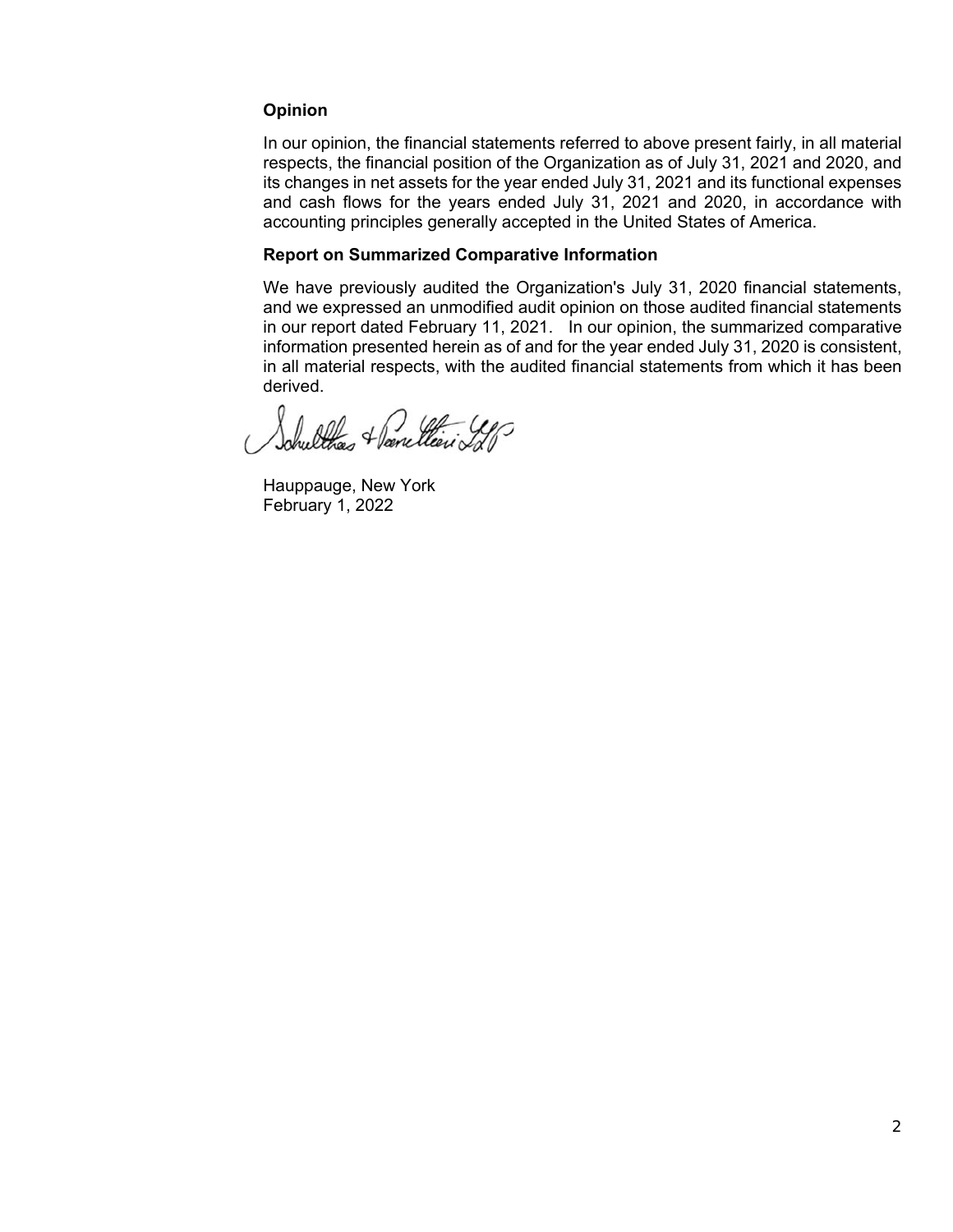# **STATEMENTS OF FINANCIAL POSITION**

## **JULY 31, 2021 AND 2020**

|                                                                 | 2021 |           | 2020 |           |  |
|-----------------------------------------------------------------|------|-----------|------|-----------|--|
| <b>Assets</b>                                                   |      |           |      |           |  |
| <b>Current assets</b>                                           |      |           |      |           |  |
| Cash                                                            | \$   | 1,893,093 | \$   | 1,959,735 |  |
| Receivables                                                     |      |           |      |           |  |
| Corporate, government and foundation grants                     |      | 1,281,399 |      | 1,792,073 |  |
| Prepaid expenses                                                |      | 71,895    |      | 35,930    |  |
| <b>Total current assets</b>                                     |      | 3,246,387 |      | 3,787,738 |  |
| Property and equipment - net                                    |      | 12,190    |      | 25,487    |  |
| <b>Other assets</b>                                             |      | 91,789    |      | 95,034    |  |
| <b>Total assets</b>                                             | \$   | 3,350,366 | \$   | 3,908,259 |  |
| <b>Liabilities and Net Assets</b><br><b>Current liabilities</b> |      |           |      |           |  |
| Notes payable - short term                                      | \$   | 375,000   | \$   | 275,000   |  |
| Accounts payable and accrued expenses                           |      | 263,196   |      | 179,461   |  |
| <b>Total current liabilities</b>                                |      | 638,196   |      | 454,461   |  |
| <b>Net assets</b>                                               |      |           |      |           |  |
| Without donor restrictions                                      |      | 1,281,830 |      | 1,187,073 |  |
| With donor restrictions                                         |      | 1,430,340 |      | 2,266,725 |  |
| <b>Total net assets</b>                                         |      | 2,712,170 |      | 3,453,798 |  |
| <b>Total liabilities and net assets</b>                         | \$   | 3,350,366 | \$   | 3,908,259 |  |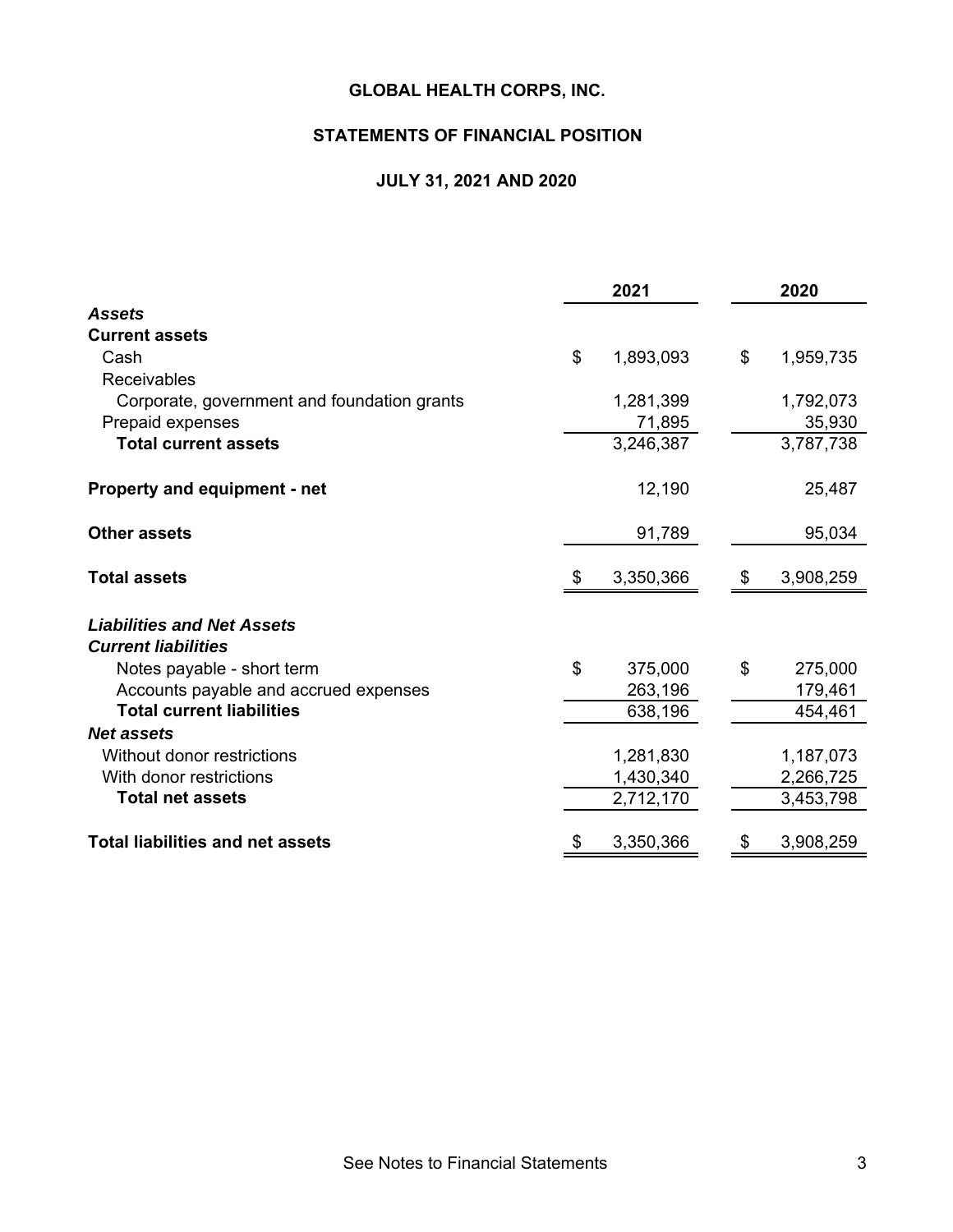# **STATEMENT OF ACTIVITIES**

# **YEAR ENDED JULY 31, 2021**

## **(WITH COMPARATIVE TOTALS FOR 2020)**

|                                  | <b>Without Donor</b> |                           | <b>With Donor</b> |              |            |               |
|----------------------------------|----------------------|---------------------------|-------------------|--------------|------------|---------------|
|                                  | <b>Restrictions</b>  | <b>Restrictions</b>       |                   | <b>Total</b> |            | 2020          |
| <b>Revenue and support</b>       |                      |                           |                   |              |            |               |
| Corporate, government and        |                      |                           |                   |              |            |               |
| foundation grants                | \$<br>1,702,395      | $\boldsymbol{\mathsf{S}}$ | 667,975           | \$           | 2,370,370  | \$2,347,992   |
| Individual contributions         | 92,723               |                           | 675,000           |              | 767,723    | 140,800       |
| Other income                     |                      |                           |                   |              |            | 1,500         |
| In-kind contributions            | 61,518               |                           |                   |              | 61,518     | 153,469       |
| Interest                         | 18,954               |                           |                   |              | 18,954     | 14,102        |
| Net assets released from         |                      |                           |                   |              |            |               |
| restrictions:                    |                      |                           |                   |              |            |               |
| Satisfaction of program          |                      |                           |                   |              |            |               |
| restrictions                     | 2,179,360            |                           | (2, 179, 360)     |              |            |               |
| <b>Total revenue and support</b> | 4,054,950            |                           | (836, 385)        |              | 3,218,565  | 2,657,863     |
|                                  |                      |                           |                   |              |            |               |
| <b>Expenses</b>                  |                      |                           |                   |              |            |               |
| Program services - Fellows       |                      |                           |                   |              |            |               |
| support                          | 1,419,242            |                           |                   |              | 1,419,242  | 1,781,704     |
| Program services - Alumni        |                      |                           |                   |              |            |               |
| support                          | 877,489              |                           |                   |              | 877,489    | 721,925       |
| Fundraising                      | 725,233              |                           |                   |              | 725,233    | 490,337       |
| Management and general           | 938,229              |                           |                   |              | 938,229    | 788,114       |
|                                  |                      |                           |                   |              |            |               |
| <b>Total expenses</b>            | 3,960,193            |                           |                   |              | 3,960,193  | 3,782,080     |
| <b>Change in net assets</b>      | 94,757               |                           | (836, 385)        |              | (741, 628) | (1, 124, 217) |
| <b>Net assets</b>                |                      |                           |                   |              |            |               |
| Beginning of year                | 1,187,073            |                           | 2,266,725         |              | 3,453,798  | 4,578,015     |
| End of year                      | \$<br>1,281,830      | \$                        | 1,430,340         | \$           | 2,712,170  | \$3,453,798   |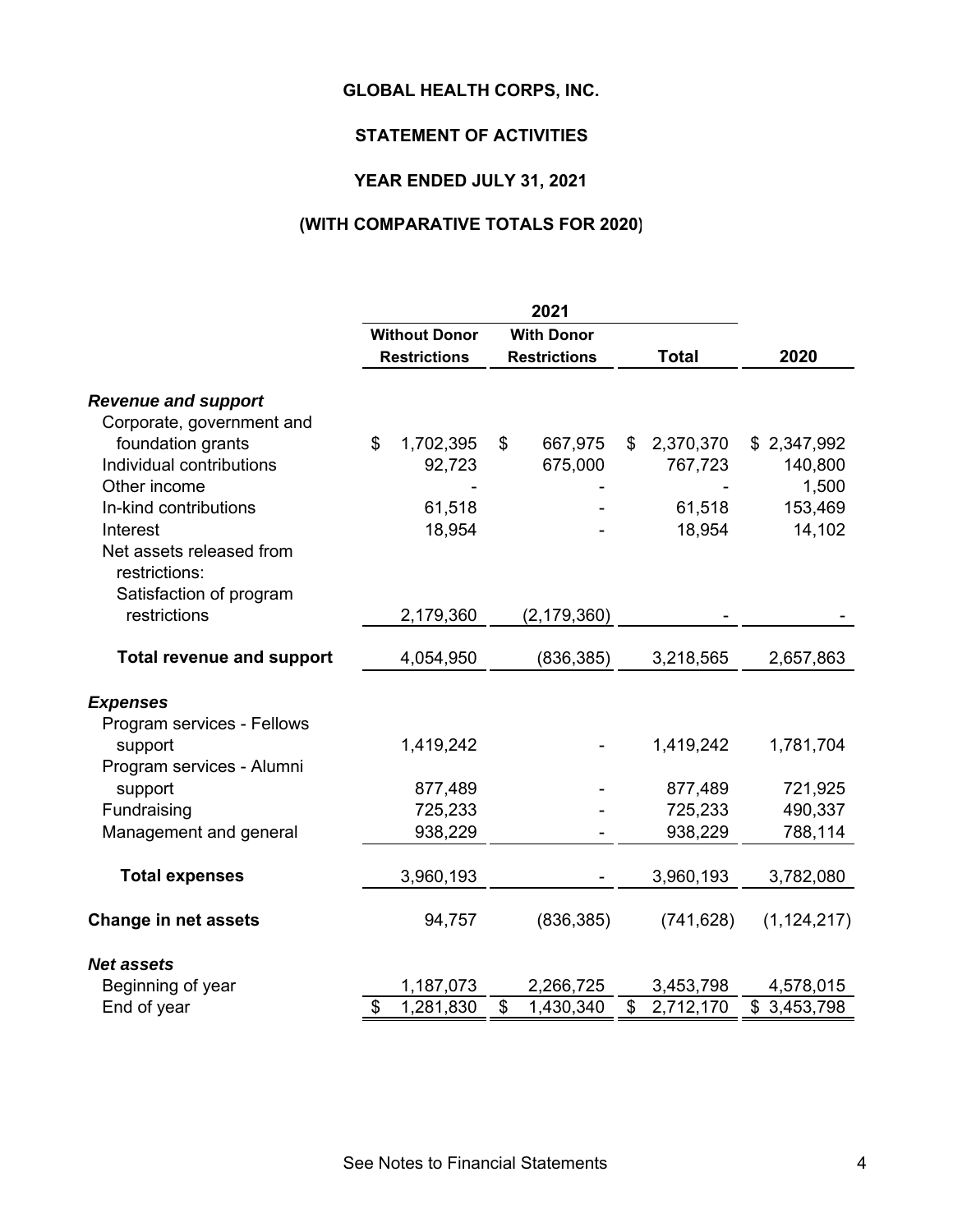## **STATEMENT OF FUNCTIONAL EXPENSES**

## **YEAR ENDING JULY 31, 2021**

## **(WITH COMPARATIVE TOTALS FOR 2020)**

| × |
|---|
|---|

|                           | <b>Program Services</b>         |    |                                 |              |    | <b>Supporting Services</b>     |    |                    |              |             |                       |             |
|---------------------------|---------------------------------|----|---------------------------------|--------------|----|--------------------------------|----|--------------------|--------------|-------------|-----------------------|-------------|
|                           | <b>Fellow</b><br><b>Support</b> |    | <b>Alumni</b><br><b>Support</b> | <b>Total</b> |    | <b>Management</b><br>& General |    | <b>Fundraising</b> | <b>Total</b> |             | Grand<br><b>Total</b> | 2020        |
| Payroll                   | \$<br>661,515                   | \$ | 475,632                         | \$1,137,147  | \$ | 395,126                        | \$ | 513,271            | \$           | 908,397     | \$2,045,544           | \$1,719,910 |
| <b>Taxes and benefits</b> | 99,583                          |    | 34,195                          | 133,778      |    | 28,407                         |    | 36,901             |              | 65,308      | 199,086               | 144,947     |
| Training and events       | 627                             |    | 22,975                          | 23,602       |    |                                |    |                    |              |             | 23,602                | 103,926     |
|                           | 172,994                         |    |                                 |              |    |                                |    |                    |              |             | 172,994               |             |
| Stipends and awards       |                                 |    |                                 | 172,994      |    |                                |    |                    |              |             |                       | 173,909     |
| Healthcare                | 103,203                         |    | 56,274                          | 159,477      |    | 46,749                         |    | 60,727             |              | 107,476     | 266,953               | 257,642     |
| Travel and meals          | 13,714                          |    | 9,701                           | 23,415       |    | 1,654                          |    |                    |              | 1,654       | 25,069                | 47,468      |
| Professional development  | 24,754                          |    | 5,572                           | 30,326       |    | 10,282                         |    | 2,943              |              | 13,225      | 43,551                | 39,431      |
| Recruitment and selection | 9,539                           |    | 3,565                           | 13,104       |    | 1,789                          |    | 1,856              |              | 3,645       | 16,749                | 21,866      |
| Professional fees         | 76,608                          |    | 219,945                         | 296,553      |    | 229,025                        |    | 37,057             |              | 266,082     | 562,635               | 619,871     |
| Occupancy                 | 179,026                         |    | 24,697                          | 203,723      |    | 90,012                         |    | 45,152             |              | 135,164     | 338,887               | 386,805     |
| Office                    | 49,909                          |    | 22,702                          | 72,611       |    | 86,687                         |    | 27,280             |              | 113,967     | 186,578               | 194,017     |
| Telephone                 | 25,737                          |    | 1,923                           | 27,660       |    | 6,672                          |    |                    |              | 6,672       | 34,332                | 27,615      |
| Printing and postage      | 1,909                           |    | 222                             | 2,131        |    | 4,880                          |    |                    |              | 4,880       | 7,011                 | 9,845       |
| Insurance                 | 124                             |    | 86                              | 210          |    | 23,648                         |    | 46                 |              | 23,694      | 23,904                | 21,530      |
| Depreciation              |                                 |    |                                 |              |    | 13,298                         |    | $\blacksquare$     |              | 13,298      | 13,298                | 13,298      |
| Total                     | \$1,419,242                     | \$ | 877,489                         | \$2,296,731  | \$ | 938,229                        |    | 725,233            |              | \$1,663,462 | \$3,960,193           | \$3,782,080 |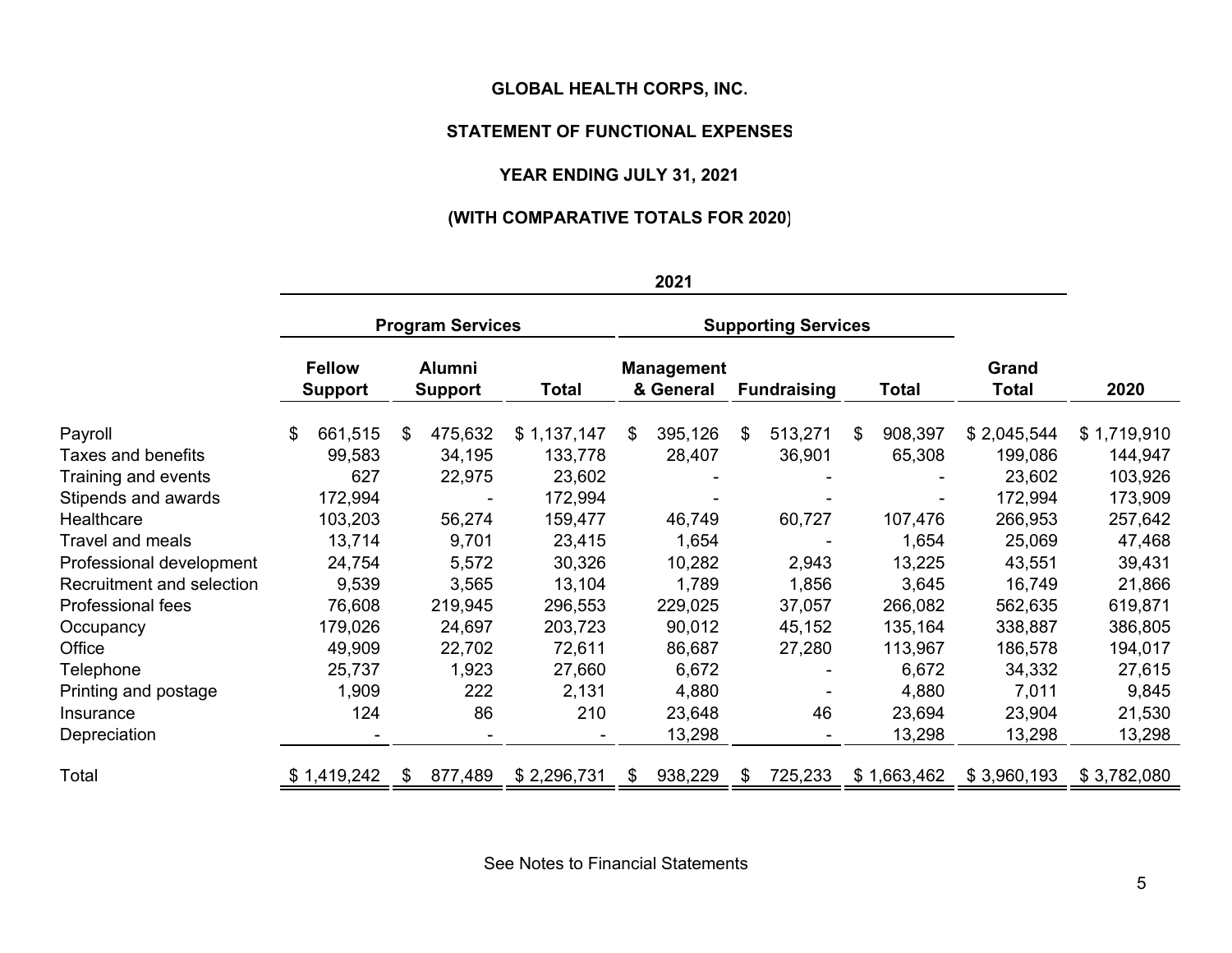# **STATEMENTS OF CASH FLOWS**

## **YEARS ENDED JULY 31, 2021 AND 2020**

|                                                           | 2021            |                | 2020          |
|-----------------------------------------------------------|-----------------|----------------|---------------|
| <b>Cash flows from Operating Activities</b>               |                 |                |               |
| <b>Change in net assets</b>                               | \$<br>(741,628) | $\mathfrak{S}$ | (1, 124, 217) |
| Adjustments to reconcile change in net assets to net cash |                 |                |               |
| provided by (used in) operating activities                |                 |                |               |
| Depreciation                                              | 13,298          |                | 13,298        |
| Receivable - Corporate, government, and foundation grants | 510,673         |                | 1,743,746     |
| Prepaid expenses                                          | (35, 965)       |                | (12, 375)     |
| Other assets                                              | 3,245           |                | 21,682        |
| Accounts payable and accrued expenses                     | 83,735          |                | (258, 964)    |
| Net cash provided by (used in) operating activities       | (166,642)       |                | 383,170       |
| <b>Cash flows from Financing Activities</b>               |                 |                |               |
| Proceeds from notes payable                               | 375,000         |                | 275,000       |
| Forgiveness from notes payable                            | (275,000)       |                |               |
| Net cash provided by (used in) financing activities       | 100,000         |                | 275,000       |
| Net increase (decrease) in cash                           | (66, 642)       |                | 658,170       |
| Cash                                                      |                 |                |               |
| Beginning of year                                         | 1,959,735       |                | 1,301,565     |
| End of year                                               | 1,893,093       | \$             | 1,959,735     |

## **Supplemental cash flow information:**

For the years ended July 31, 2021 and 2020, the Organization paid \$0 in interest on notes payable.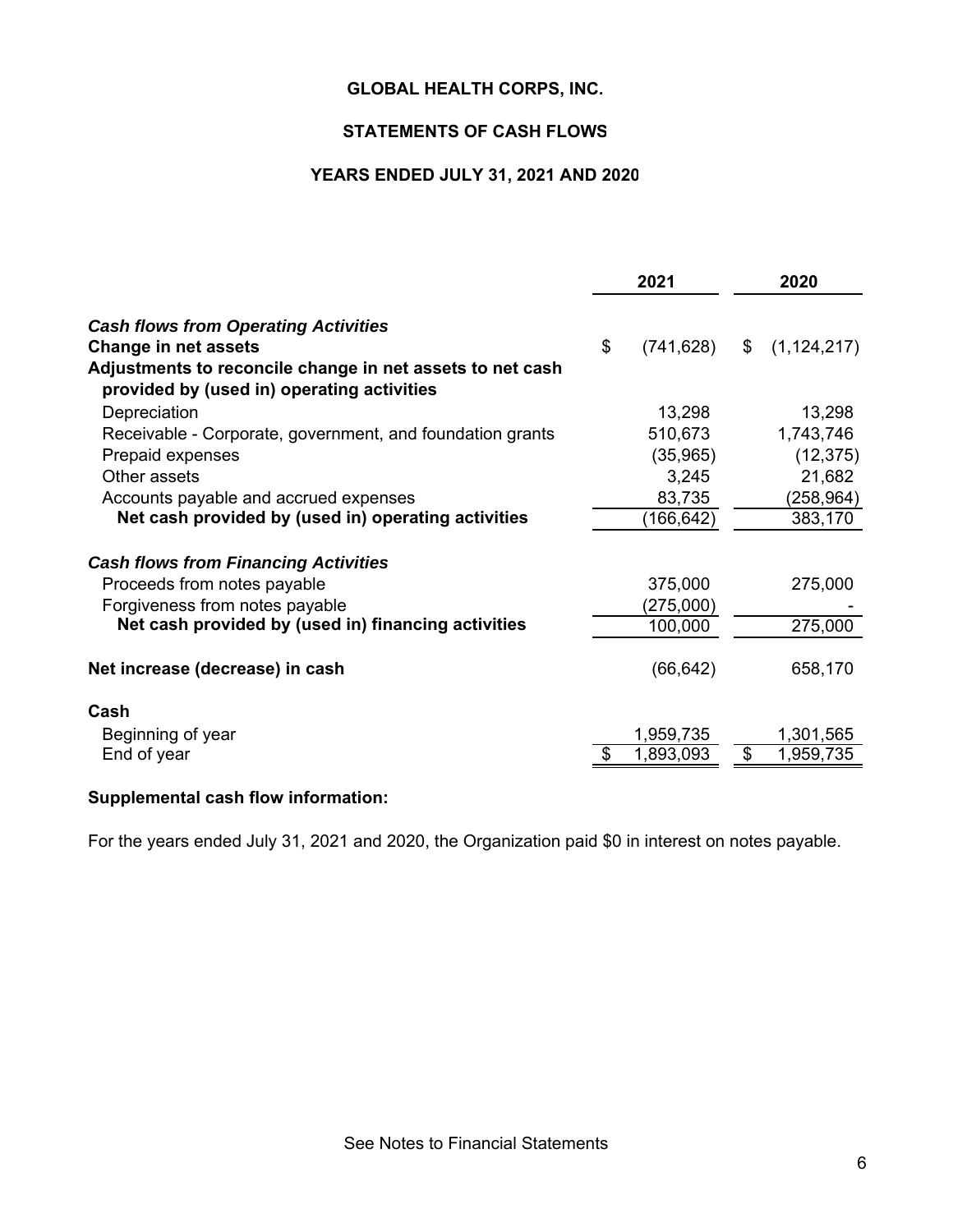## **NOTES TO FINANCIAL STATEMENTS**

## **YEARS ENDED JULY 31, 2021 AND 2020**

## **Note 1 - Description of Organization and Significant Accounting Policies**

#### *General information*

Global Health Corps, Inc. (the "Organization") is a tax-exempt organization that operates as a voluntary health and welfare entity. The Organization's mission is to mobilize a diverse community of leaders to build the movement for global health equity. The organization envisions a world where every person lives a healthy, dignified life.

Management has evaluated subsequent events through the date of the auditor's report, the date the financial statements were available to be issued.

### *Basis of accounting*

The financial statements are presented on the accrual basis of accounting.

### *Use of estimates*

The preparation of financial statements in conformity with accounting principles generally accepted in the United States of America requires management to make estimates and assumptions that affect the amounts reported in the financial statements and accompanying notes. Actual results could differ from these estimates.

#### *Revenue recognition*

Grants and contributions are recorded at fair value on the earlier of the receipt of cash or an unconditional promise to give. Contributions are recognized as public support pursuant to the terms of the gifts. Unless specifically restricted by the donor, all contributions are considered to be without donor restrictions. Noncash gifts are recorded at their fair value.

Three grantors accounted for 40% and 41% of total corporate, government and foundation grant revenue for the years ended July 31, 2021 and 2020, respectively.

In March 2020, the COVID-19 outbreak in the United States caused business disruption through government mandated closings in various industries. This matter has negatively impacted operating results as many donors opted for single year grant commitments instead of multiyear renewals along with numerous fundraising events being canceled throughout the year. The duration of these business disruptions relating to COVID-19 cannot be reasonably estimated at this time.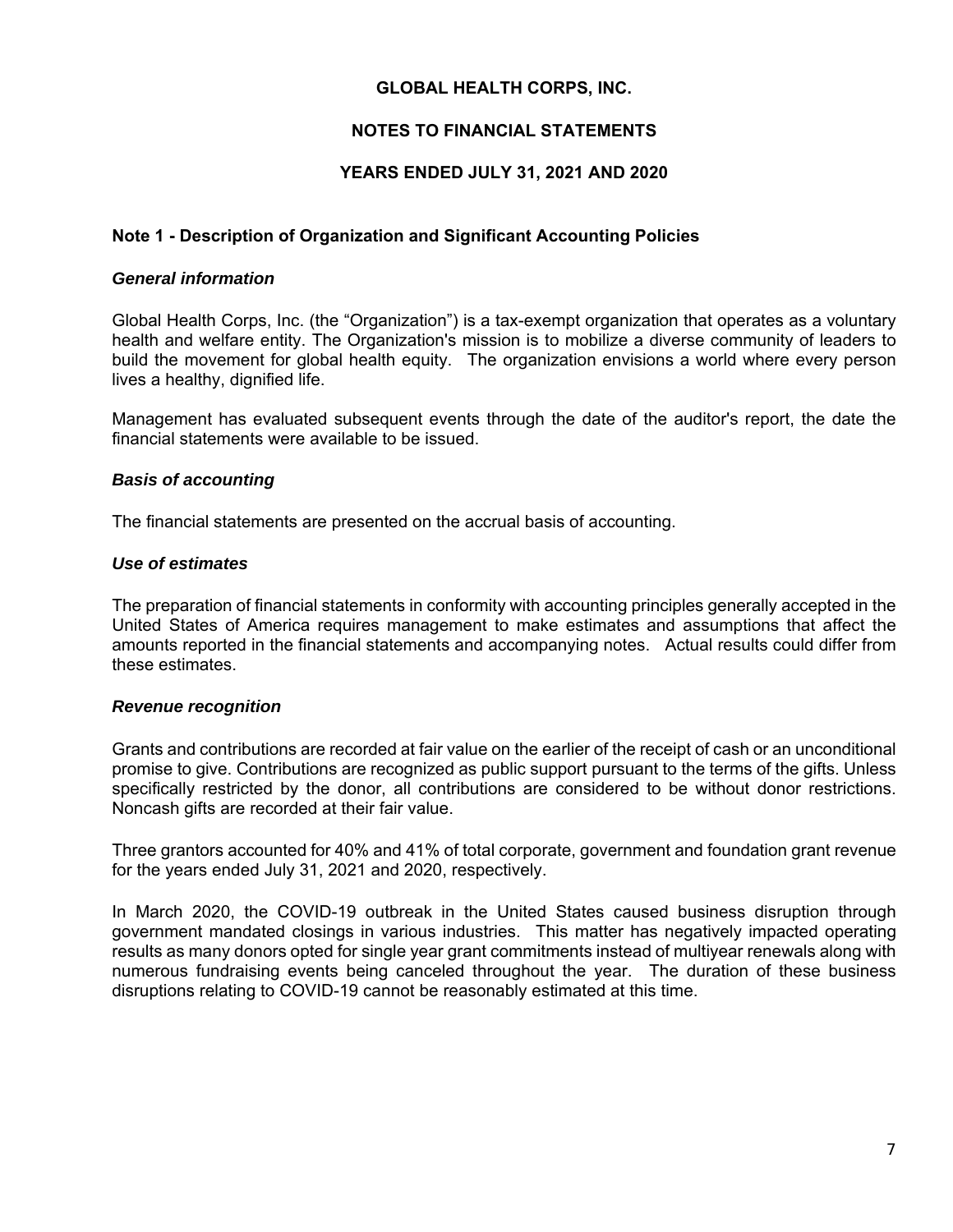## **NOTES TO FINANCIAL STATEMENTS**

## **YEARS ENDED JULY 31, 2021 AND 2020**

## **Note 1 - Description of Organization and Significant Accounting Policies (cont'd)**

#### *Receivables*

Corporate, government and foundation grants receivable are recorded at net realizable value. Total corporate and foundation grants receivable as of July 31, 2021 and 2020, were \$1,281,399 and \$1,792,073, respectively. One grantor accounted for approximately 47% and 71% of the Organization's total receivables as of July 31, 2021 and 2020, respectively.

#### *Functional allocation of expenses*

The financial statements report certain categories of expenses that are attributable to more than one function. Expenditures classified as program services relate primarily to the tax-exempt purpose of the Organization. Expenditures classified as management and general relate primarily to administrative functions. All expenses are allocated in a manner that best reflects the actual costs associated with each function, primarily based on estimates of time and effort.

#### **Note 2 – Cash**

|                                          | 2021 |                      |  | 2020 |                      |  |  |
|------------------------------------------|------|----------------------|--|------|----------------------|--|--|
| Interest bearing<br>Non-interest bearing |      | 1,401,243<br>491,850 |  | S    | 1,000,598<br>959,137 |  |  |
| Total                                    |      | 1,893,093            |  |      | 1,959,735            |  |  |

At times throughout the years the Organization may have, on deposit in banks, amounts in excess of FDIC insurance limits. The Organization has not experienced any losses in such accounts and the Directors believe it is not exposed to any significant credit risks.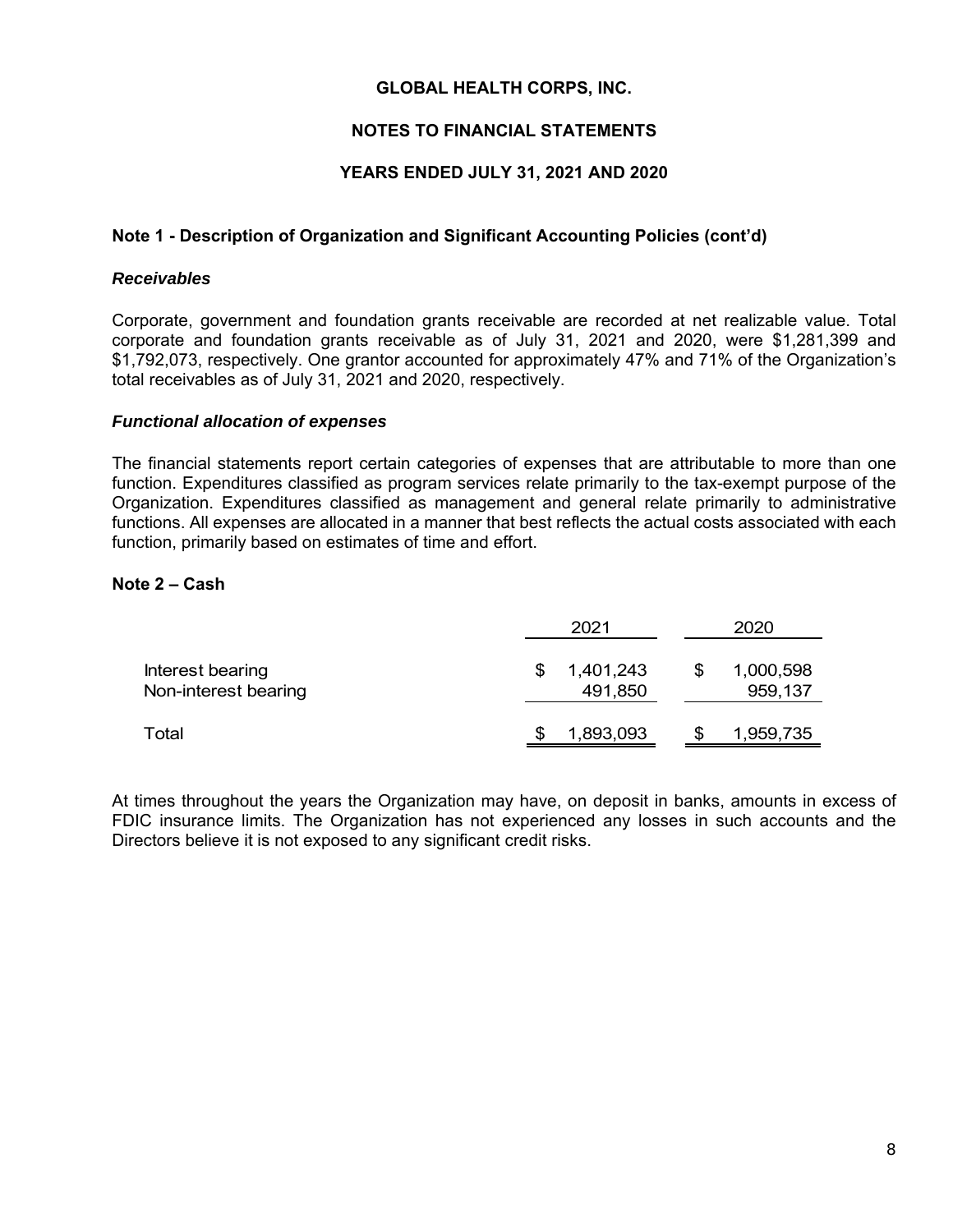### **NOTES TO FINANCIAL STATEMENTS**

#### **YEARS ENDED JULY 31, 2021 AND 2020**

#### **Note 3 - Availability of Financial Assets**

The Organization's financial assets available within one year of the Statement of Financial Position date for expenditure are as follows:

|                                                        | 2021            | 2020            |
|--------------------------------------------------------|-----------------|-----------------|
| Financial assets at year end                           |                 |                 |
| Cash                                                   | \$<br>1,893,093 | \$<br>1,959,735 |
| Accounts receivable                                    | 1,281,399       | 1,792,073       |
| Total financial assets                                 | 3,174,492       | \$<br>3,751,808 |
| Less amounts not available to be used within one year: |                 |                 |
| Accounts receivable with donor restrictions            | 400,000         | 348,340         |
| Total amounts unavailable for general expenditures     |                 |                 |
| within one year                                        | 400,000         | 348,340         |
| Total financial assets available for general           |                 |                 |
| expenditures within one year                           | 2,774,492       | \$<br>3,403,468 |

Certain financial assets are subject to donor restrictions based on a specific time period or purpose. None of the other financial assets are subject to restrictions that make them unavailable for general expenditure within one year of the Organization's Statement of Financial Position date. As part of the Organization's liquidity management, financial assets without donor restrictions are structured to be available for general expenditures, liabilities, and other obligations as they come due.

The Organization maintains a \$500,000 line of credit which can be drawn upon without restriction in the event of an unanticipated liquidity need. As of July 31, 2021, there was no outstanding balance.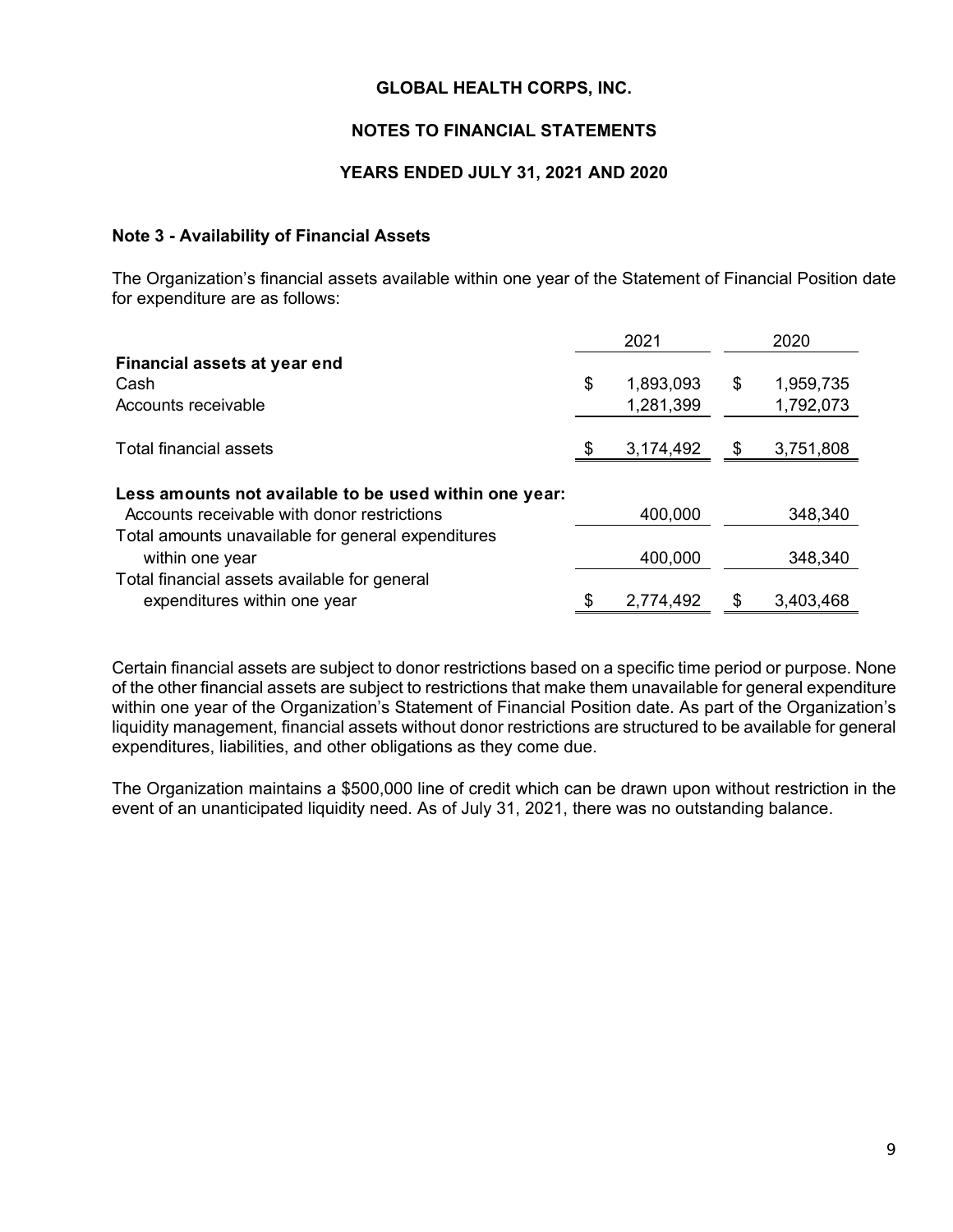## **NOTES TO FINANCIAL STATEMENTS**

### **YEARS ENDED JULY 31, 2021 AND 2020**

#### **Note 4 - Property and equipment**

|                                                        |    | 2021               |   | 2020               |
|--------------------------------------------------------|----|--------------------|---|--------------------|
| Furniture & equipment<br>Less accumulated depreciation | £. | 269,306<br>257,116 |   | 269,306<br>243,819 |
| Property and equipment - net                           |    | 12,190             | S | 25,487             |

Property and equipment is stated at cost or estimated fair value at date of donation. Depreciation expense for each of the years ended July 31, 2021 and 2020 was \$13,298, computed using the straight-line method over the estimated useful lives of the respective assets.

Expenditures for maintenance, repairs and minor renewals are charged to expenses as incurred; major renewals and betterments are capitalized.

#### **Note 5 - Notes payable**

During the year, the Organization received a loan in the amount of \$375,000 under the Paycheck Protection Program established by the Coronavirus Aid, Relief, and Economic Security (CARES) Act. The loan is subject to a note dated February 01, 2021 and may be forgiven to the extent proceeds of the loan are used for eligible expenditures such as payroll and other expense described in the CARES Act. The loan, which is unsecured, matures two years from the date of disbursement, bears interest at a rate of 1% and is payable in 18 monthly installments of principal and interest beginning 6 months following the date of disbursement. The Plan may prepay 20% of the loan at any time without notice.

The Paycheck Protection Program Flexibility Act of 2020 extended the deferral period for repayment of the loan from 180 days to the date that the SBA remits the borrower's loan forgiveness amount to the lender or if the borrower does not apply for loan forgiveness, to ten months after the end of the borrower's loan forgiveness covered period. As a result, repayments of the loan have not yet begun. Subsequent to July 31, 2021, the Organization has applied for and received forgiveness of the loan.

During the year ended July 31, 2020, the Organization received a loan in the amount of \$275,000, under the Paycheck Protection Program. During the current year, the loan was forgiven, and the loan proceeds were included in corporate, government and foundation grants.

#### **Note 6 - Net assets**

The net assets of the Organization are classified as without donor restrictions and with donor restrictions.

Net assets without donor restrictions are available for any purpose or obligation of the Organization.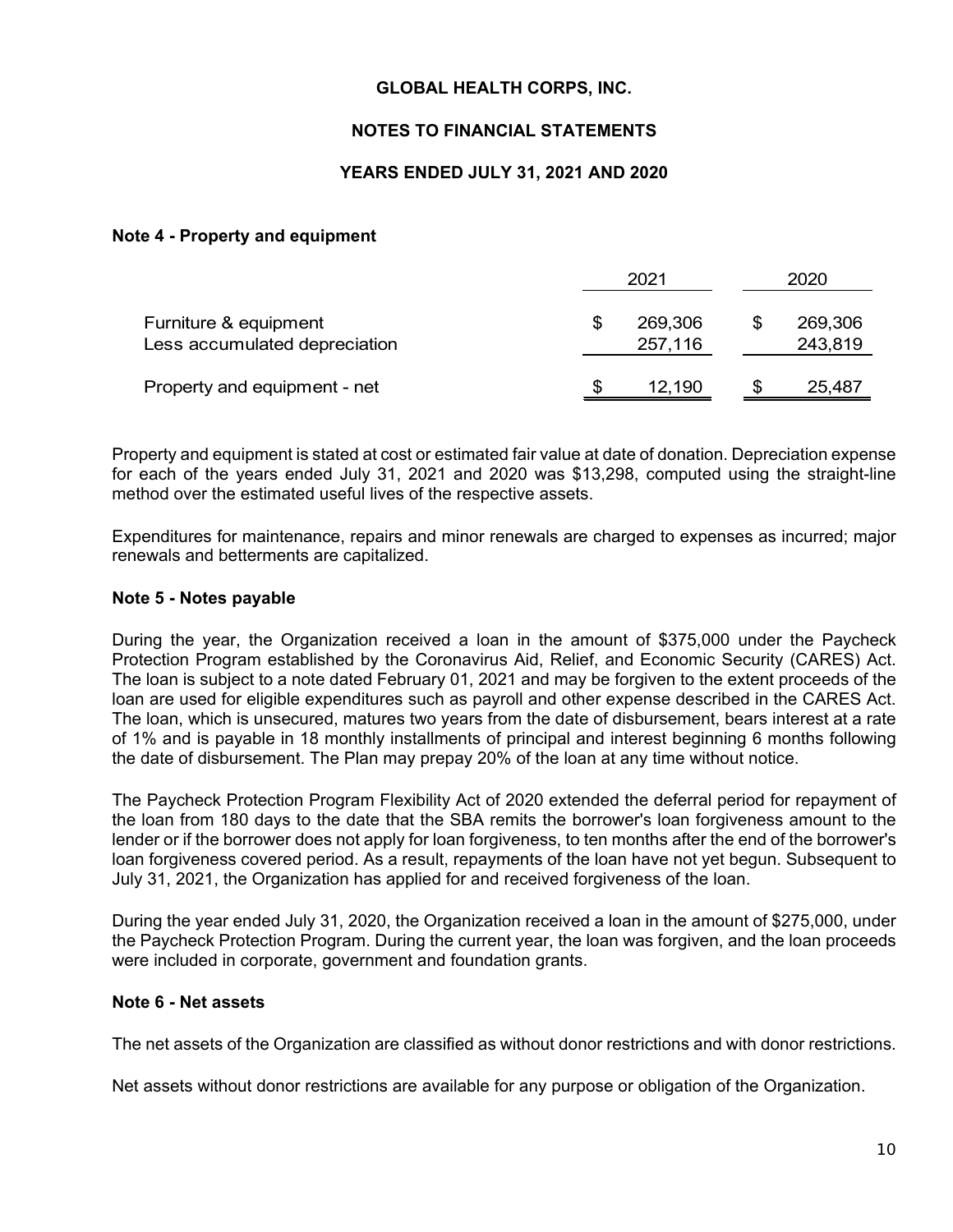## **NOTES TO FINANCIAL STATEMENTS**

### **YEARS ENDED JULY 31, 2021 AND 2020**

### **Note 6 - Net assets (cont'd)**

Net assets with donor restrictions are those whose use by the Organization has been limited by donors to a specific time period or purpose.

#### **Note 7 - Fellow support**

The Organization is party to Memorandums of Agreement with various nonprofit organizations and government agencies, which are united in their missions of increasing global health equity, which govern the roles and responsibilities of the nonprofit organization, Global Health Corps, and the fellow. Financial, supervisory, and professional development support for the fellows as well as other aspects related to programming are specified in the terms of the agreements. Expenses relating to these agreements are included with program services and are recognized in the financial statements in the year the support is incurred.

#### **Note 8 - In-kind contributions and contributed services**

Contributed services are recognized in the financial statements at their estimated fair value if the services received either create or enhance nonfinancial assets, or require specialized skills, are provided by individuals possessing those skills, and would typically be purchased if not provided by donation.

Contributed furniture and equipment is recorded at estimated fair value at the date of the donation as support and revenue without restrictions unless the use of such contributed assets is limited by a donorimposed restriction.

During the years ended July 31, 2021 and 2020, the Organization received donated legal services, event services and other services and materials at an estimated fair value of \$61,518 and \$153,469, respectively.

#### **Note 9 - Lease commitments**

The Organization leases various office and housing space in the United States and Africa (Malawi, Rwanda, Uganda and Zambia) from unrelated organizations with expiration dates between September 30, 2019 to February 28, 2025.

Effective July 1, 2020 through July 31, 2022, the Organization obtained an abatement on their lease of office space in New York, which lowered their monthly expense to \$10,000. All other terms in the lease remain the same.

Certain leases are cancellable by either party with specific advance notice.

Total occupancy expense for the years ended July 31, 2021 and 2020 was \$338,887 and \$386,805, respectively.